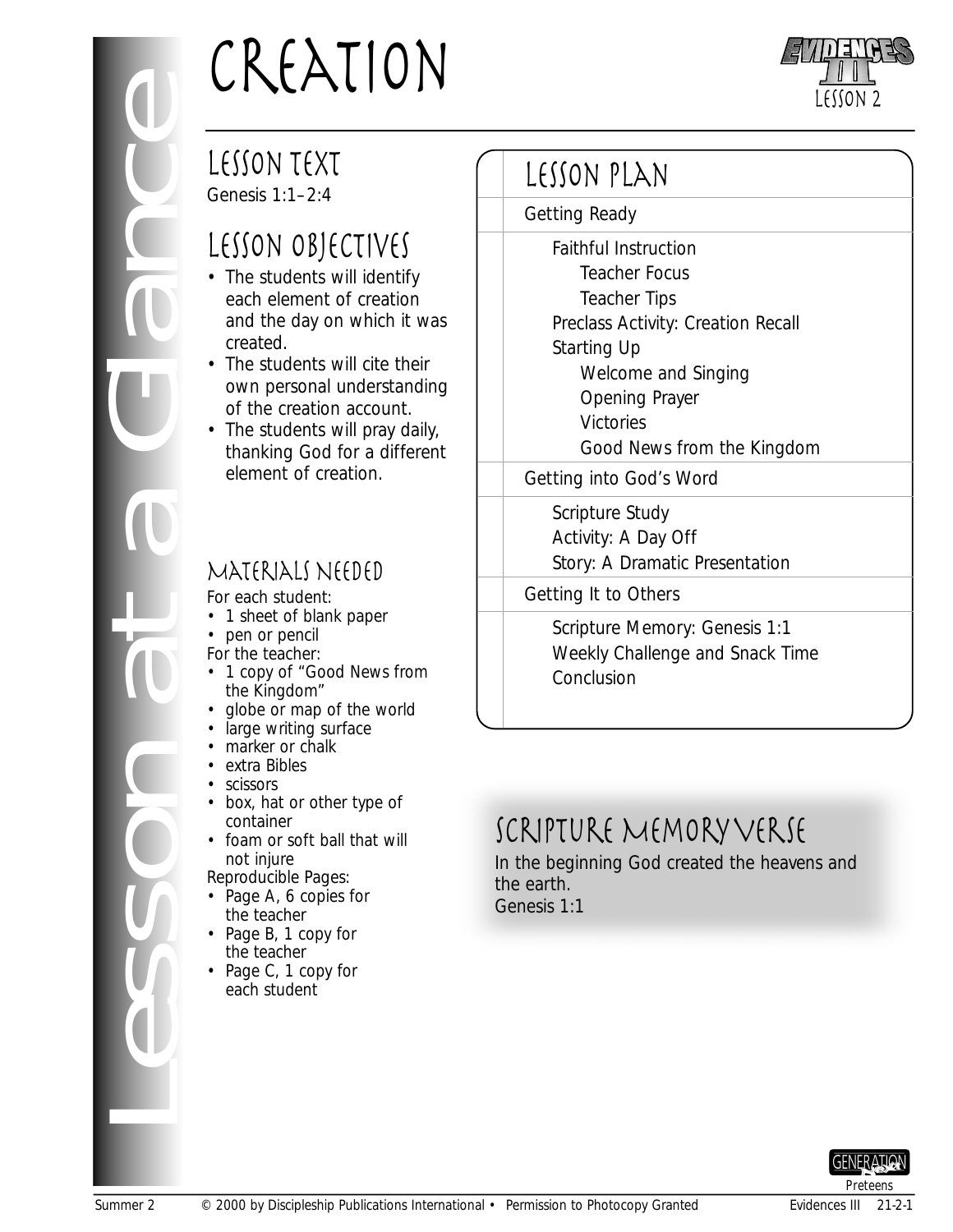

# CREATION CREATION GETTING READY

## FAITHFUL INSTRUCTION

## Teacher Focus

Pray about God's creation before preparing this lesson. Read Psalm 19:1-6 and Genesis 1:1–2:4. Imagine for a moment that God had not created the sun. It would always be night on earth. Since plants need sunlight to grow, there would not be any trees, grasses, flowers, etc. as we know them. Since many animals need plants to survive, perhaps there would be no animals. Our eyes need light to be able to see. If we were on this earth without light, we would not be able to see. Our lives would be very different! Perhaps God would have created very different kinds of plants and animals that didn't need light to survive, and perhaps we would have been created very different, as well. Consider how complicated the universe is and how it is perfectly structured and orderly. Are you truly grateful for what God has created, and do you praise God daily for what he has done?

## Teacher Tips

Relate the verses in Psalm 19:1-6 to those in Genesis 1:1–2:4 and think about why *you* believe God created the heavens and the earth. Then, think of ways to show your students these evidences in order to help them to believe as well.

The Genesis account speaks of the days of creation. In this lesson we offer no definition of "day." Some hold to the belief that "day" refers to a literal, twenty-four hour day. Others believe that "day" refers to an age in much the same way that we often use the term: "In my *day* we married earlier in life." If you would like more information on possible ways to view the days of creation, read *The God Who Dared* (DPI) by Douglas Jacoby—specifically Chapter 5.

## PRECLASS ACTIVITY

#### Creation Recall

The students will reconstruct the order of creation from memory.

#### Materials Used

*For each student:*

- 1 blank sheet of paper
- pen or pencil

#### Instructions

- 1. As the students arrive, tell them to read and memorize the sequence of events in Genesis 1:1–2:4. Have the students try to remember as many details as possible.
- 2. When all the students have arrived and have had a chance to look at the creation account, ask them to close their Bibles.
- 3. Ask the students to write down as much as they can remember for each of the six days of creation. For example, "On the first day, God created… On the second day, God created…" They are not to refer to their Bibles or share their answers with other students.



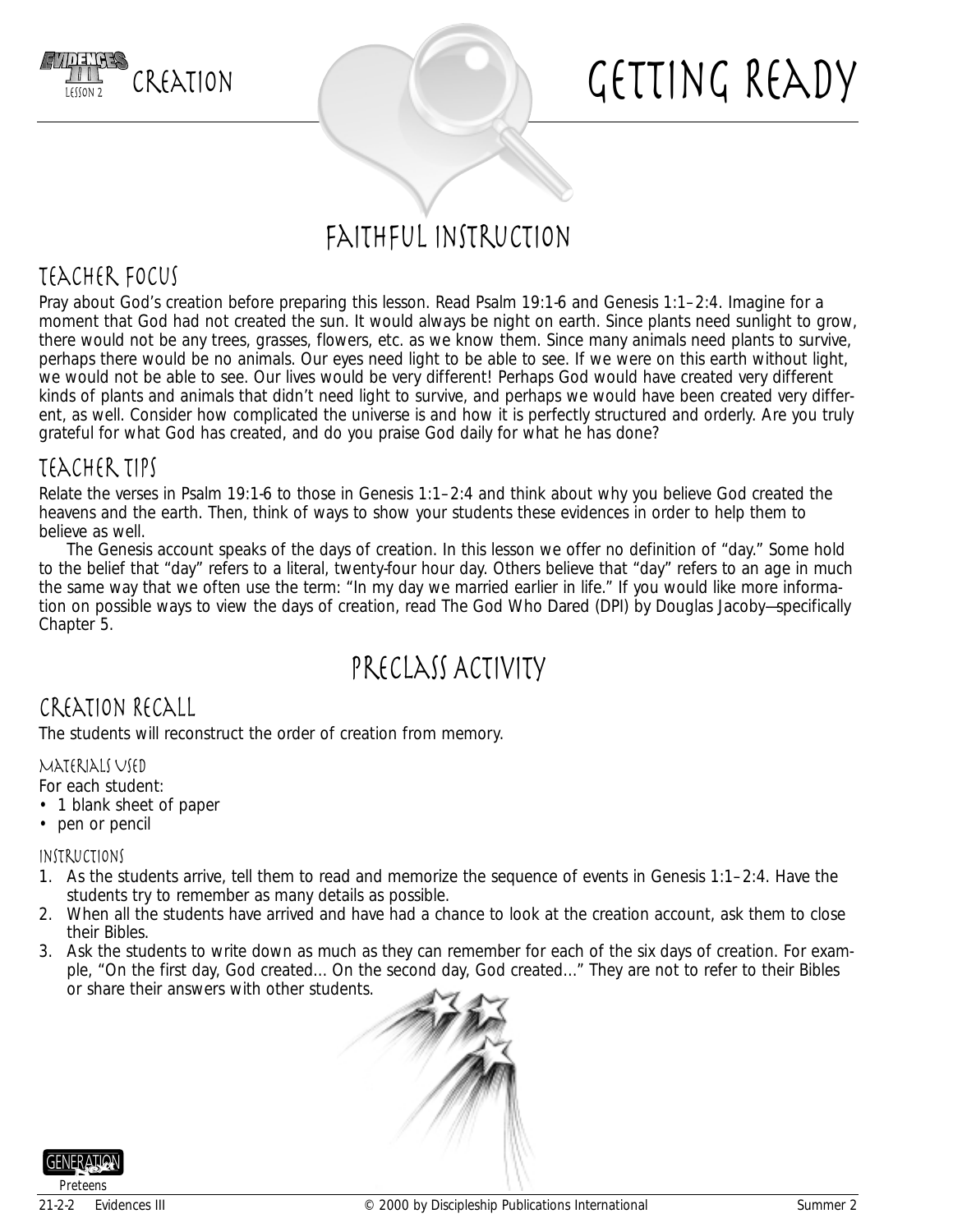

# CREATION GETTING READY

STARTING UP

#### WELCOME AND SINGING

Call the students together in a circle. Welcome everyone by name, being sure to recognize anyone who is visiting. Let them know how glad you are to see them and how much you looked forward to being with them. Sing a few great songs.

#### Opening Prayer

*Who would like to say a prayer to start today's time together?* Let a few students lead the prayer. Encourage the students to mention missing students, special church activities, illnesses and to be especially thankful that God created such a beautiful world for us to live in.

#### Victories

Take the time to have the students share about the challenge they were given at the end of last week's class*. Did everyone complete their challenge? How did it go? What fears did you face as you met the challenge to put the lesson into practice? How did everyone do with having consistent quiet times? Who would like to share something they learned this week?*

Praise and encourage all the students' efforts, especially noting any area of significant growth. Offer help and suggestions so they can have even more victories in the coming week.

#### Good News from the Kingdom

#### Materials Used

*For the teacher:*

- copy of "Good News from the Kingdom"
- globe or map of the world

#### Instructions

*Now let's take a few minutes to share "Good News from the Kingdom."* Be excited as you read about what is happening around the world. Have a globe or map ready, pointing out the location as you share. Remind your students that the kingdom of God is worldwide and the victories of our brothers and sisters on other continents can inspire us and spur us on.



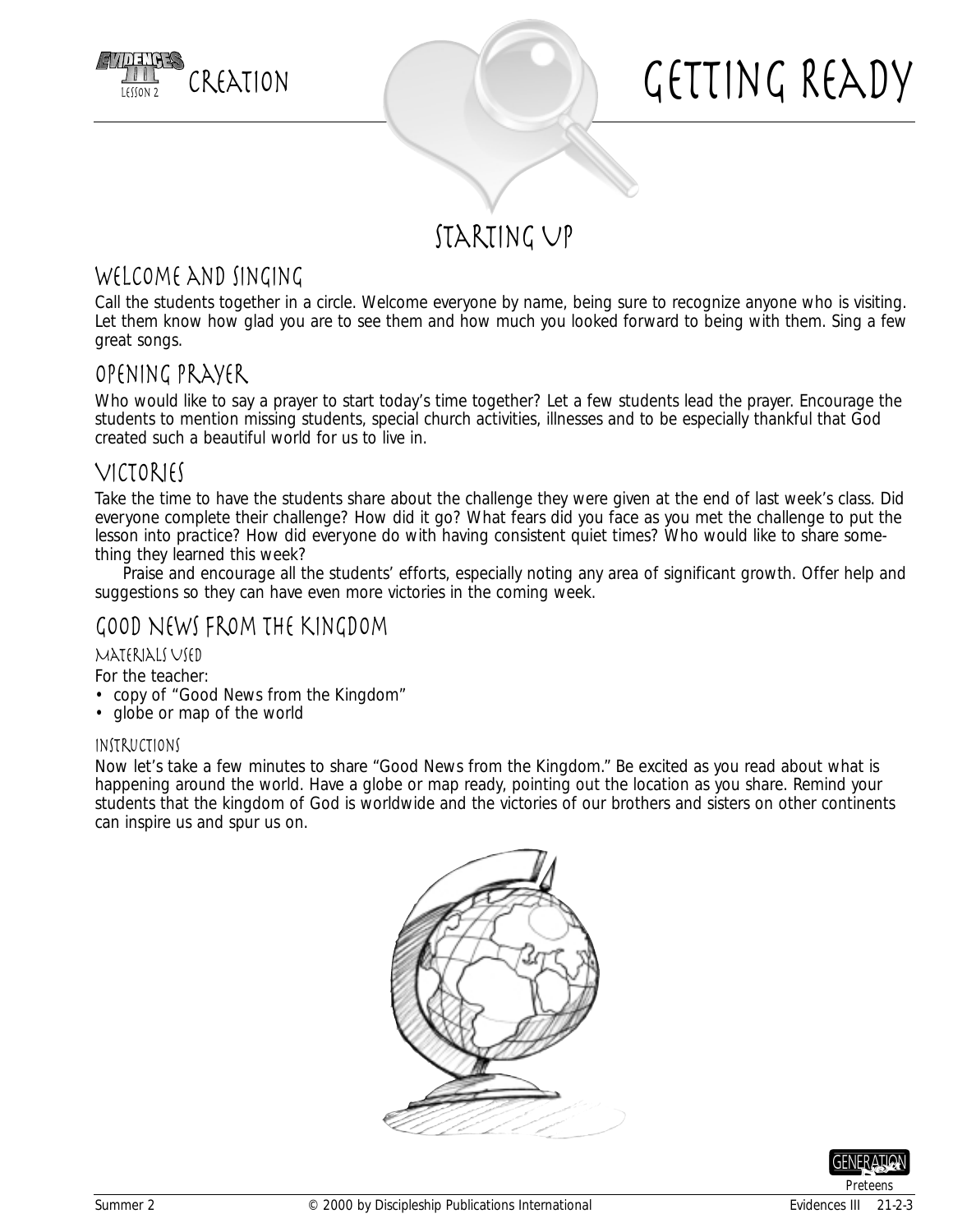

# CREATION  $\bigcup$  GETTING INTO GOD'S WORD

## SCRIPTURE STUDY

#### Materials Used

- *For the teacher:*
- large writing surface
- marker or chalk • extra Bibles

#### *Let's take a look at the Preclass Activity you did this morning.*

- *Who will share their answer for the first day of creation?*
- *Does anyone have anything to add to this?* (Record all answers on the large writing surface, using short one- or two-word answers. Continue through all six days, noting the responses given.)
- *Now let's read together the actual account of creation in Genesis 1:1–2:4.*

Assign the reading as follows:

- 1. Genesis 1:1-2
- 2. Genesis 1:3-5
- 3. Genesis 1:6-8
- 4. Genesis 1:9-13
- 5. Genesis 1:14-19
- 6. Genesis 1:20-23
- 7. Genesis 1:24-31
- 8. Genesis 2:1
- 9. Genesis 2:2-3
- 10. Genesis 2:4

Have the students line up in front of the class in the order of the number they were given. Then have them read aloud the verses they were assigned. Encourage them to read with feeling and drama (but realize that some may "ham it up," while others will not be very out of themselves).

When they finish reading, make sure the accurate sequence is on the display on the large writing surface. Make any needed corrections. The students will need this to complete the next activity. (See accurate sequence below.)

Day 1—light (day/night/evening/morning)

- Day 2—sky
- Day 3—land, seas, vegetation
- Day 4—sun, moon, stars
- Day 5—fish, birds
- Day 6—animals, man and woman
- Day 7—God rested/ceased his labors

## Activity

#### A Day Off

In order to understand the value of each item of creation, the students will imagine what the world would be like without that element.

#### Materials Used

*For the teacher:*

- scissors
- box, hat or other type of container *Reproducible Pages:*
- Page A, 6 copies for the teacher
- Page B, 1 copy for the teacher

#### Preparation

- 1. Cut a copy of Reproducible Page B (A Day Off) into separate slips of paper for each of the first six days.
- 2. Place the slips of paper in a box, hat or other container.

#### Instructions

- 1. Divide the students into six groups.
- 2. Give each group a copy of Reproducible Page A (Creation Recall).
- 3. Allow one person from each group to choose one slip of paper from those you prepared ahead of time.
- 4. Instruct the students to close their eyes.
- *5. I want you to imagine for a moment that God's plan of creation was altered, that God left out one day. For example, imagine that God never created light. The earth would still have land and water, but plants could not exist. People's eyes wouldn't work, so maybe our system of smell or hearing would be highly advanced. Perhaps people's noses would be extra large to take in all the smells, or we would all have large ears. There would be no colors and no daytime.*
- *6. As a group, you will write a story about what the world would be like today if God had taken just one day off. Choose one person (scribe) to write the response on the back of Reproducible Page A (Creation Recall).*
- *7. Begin by brainstorming as a group the things that would be missing. Use the chart given to you to organize your thoughts.*



GENERATION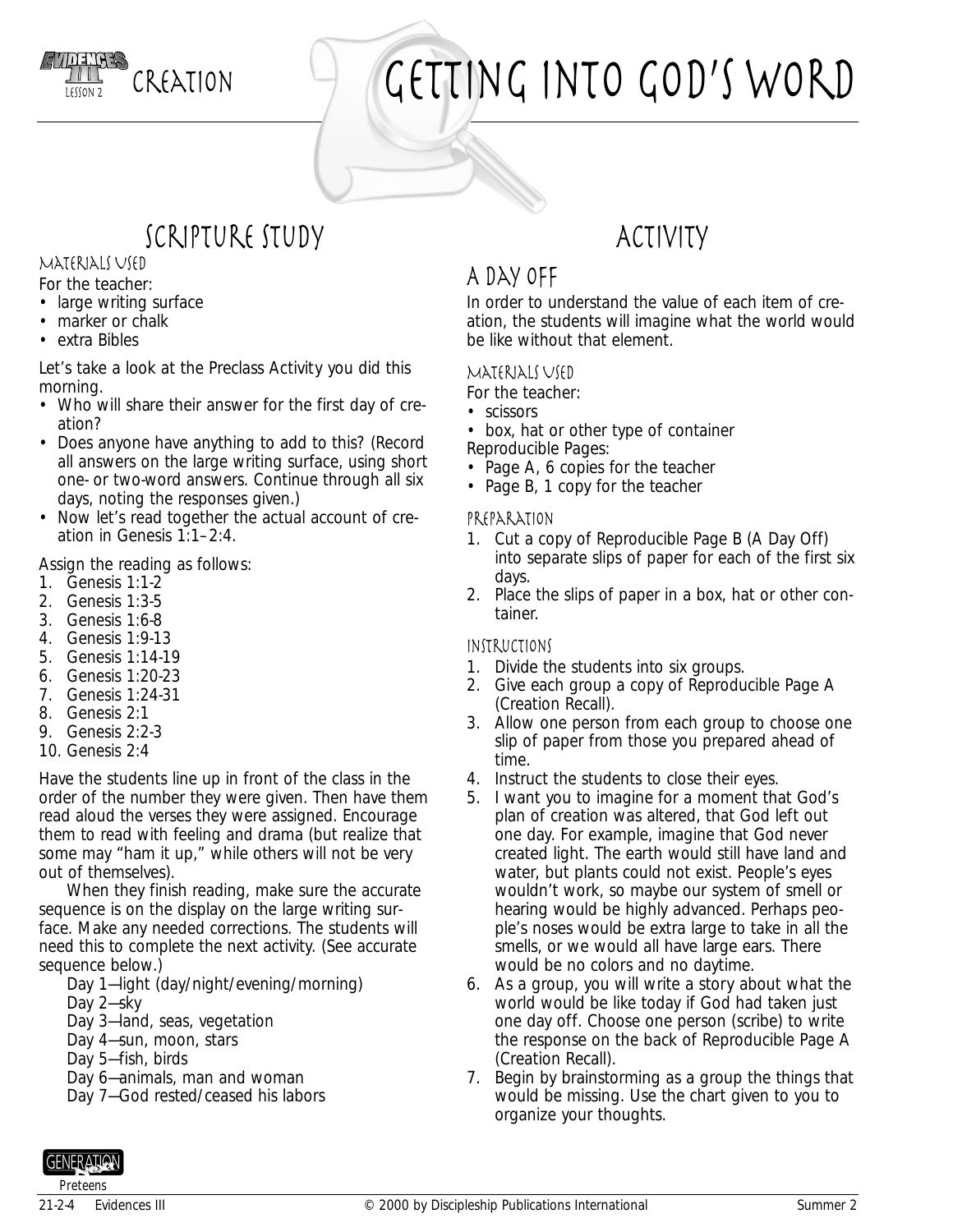

# CREATION  $\rightarrow$  GETTING INTO GOD'S WORD

- 8. Give each group a few minutes to complete the chart.
- 9. Once the students have completed the chart, let them begin writing their responses.
- 10. Allow time for each group to read their response to the class.

## STORY

#### A Dramatic Presentation

The students will do a dramatic presentation of each day of creation.

#### Instructions

- 1. Tell the students to stay in their same groups.
- 2. Give them the assignment to come up with a dramatic presentation that dipicts what happened on their day of creation.
- 3. Tell them to used their imaginations and be out of themselves as they brainstorm about how they can portray their assignment.

Give them up to ten minutes to plan, and then allow each group to present in order.

Introduce each group with dramatic flair: "And, now, ladies and gentlemen, I give to you DAY 1, etc."



# CREATION

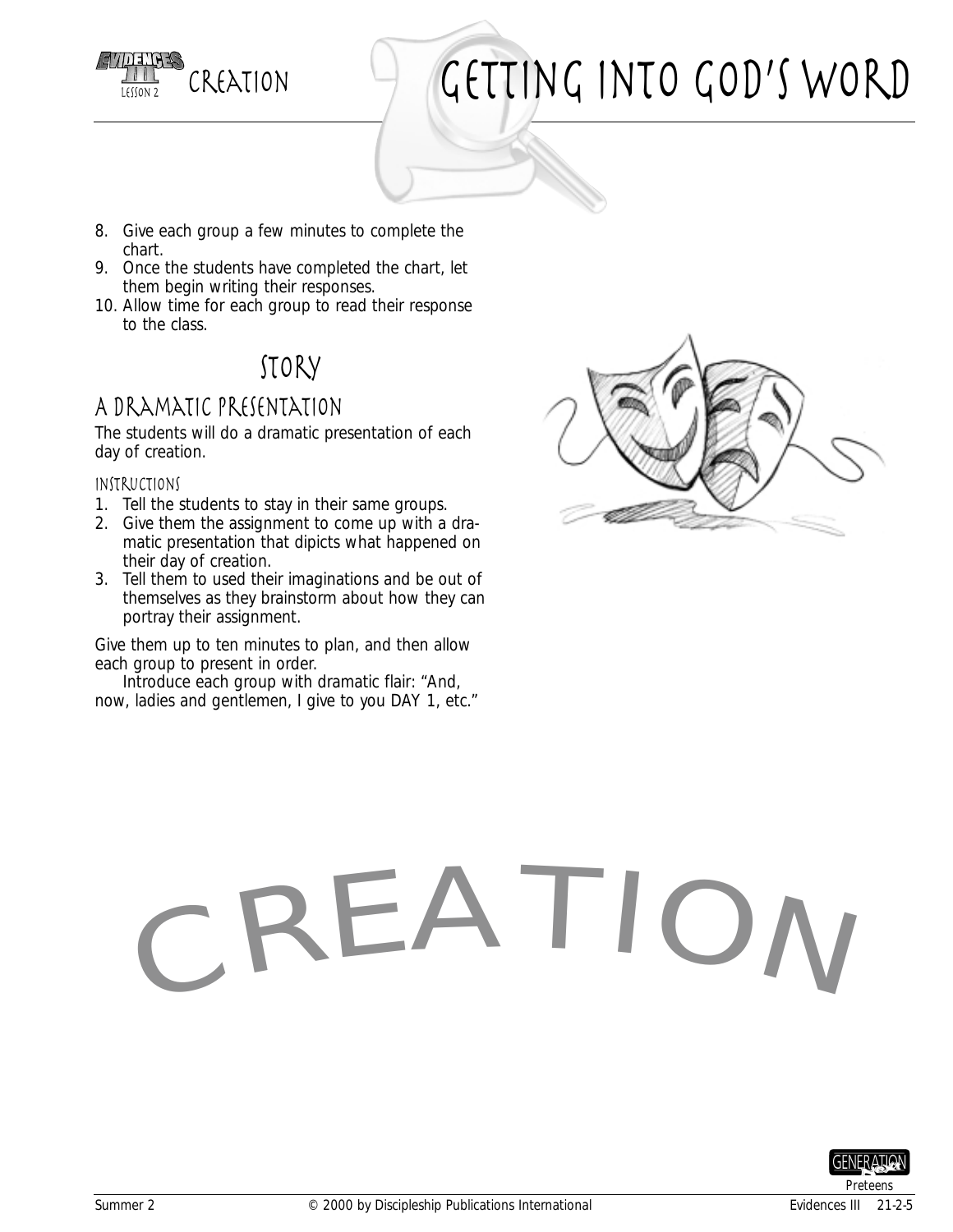

# CREATION GETTING IT TO OTHERS

## Scripture Memory

In the beginning God created the heavens and the earth.

Genesis 1:1

#### Materials Used

*For each student:*

• pencil or pen

- *For the teacher:*
- foam or soft ball that will not injure
- *Reproducible Pages:*
- Page C, 1 copy for each student

#### Instructions

- 1. Give each student a copy of Reproducible Page C (Memory Verse).
- 2. Give the students one minute to review the scripture.
- 3. Have the students stand in a circle, each facing the center of the circle.
- 4. Give the ball to a person and ask him or her to say the first word of the memory verse.
- 5. Then have the student pass the ball to someone who then must say the next word in the scripture. (If any students cannot say the next word, they must sit down, check their copy of the memory verse, and then write the verse on the back of their copy of Reproducible Page C.)
- 6. Continue with each student saying the next word in the verse, including the text reference (Genesis 1:1), at the end.
- 7. When students come to the end of the verse (and text reference), have them begin again at the beginning of the verse.
- 8. The game ends when there is only one student left or when you run out of time.

## WEEKLY CHALLENGE AND Snack Time

If your students bring a snack, allow them to eat while you explain to them the challenge for the week. Tell the students that their challenge for the week is to pray with special gratitude every day this week for the part of creation that corresponds to that day. Think about all the ways you are thankful for each specific part of creation.

## Conclusion

End the class with a prayer.



## WEEKLY CHALLENGE

Every day this week, pray with special gratitude for the part of creation that corresponds to that day. Think about all the ways you are thankful for each specific part of creation.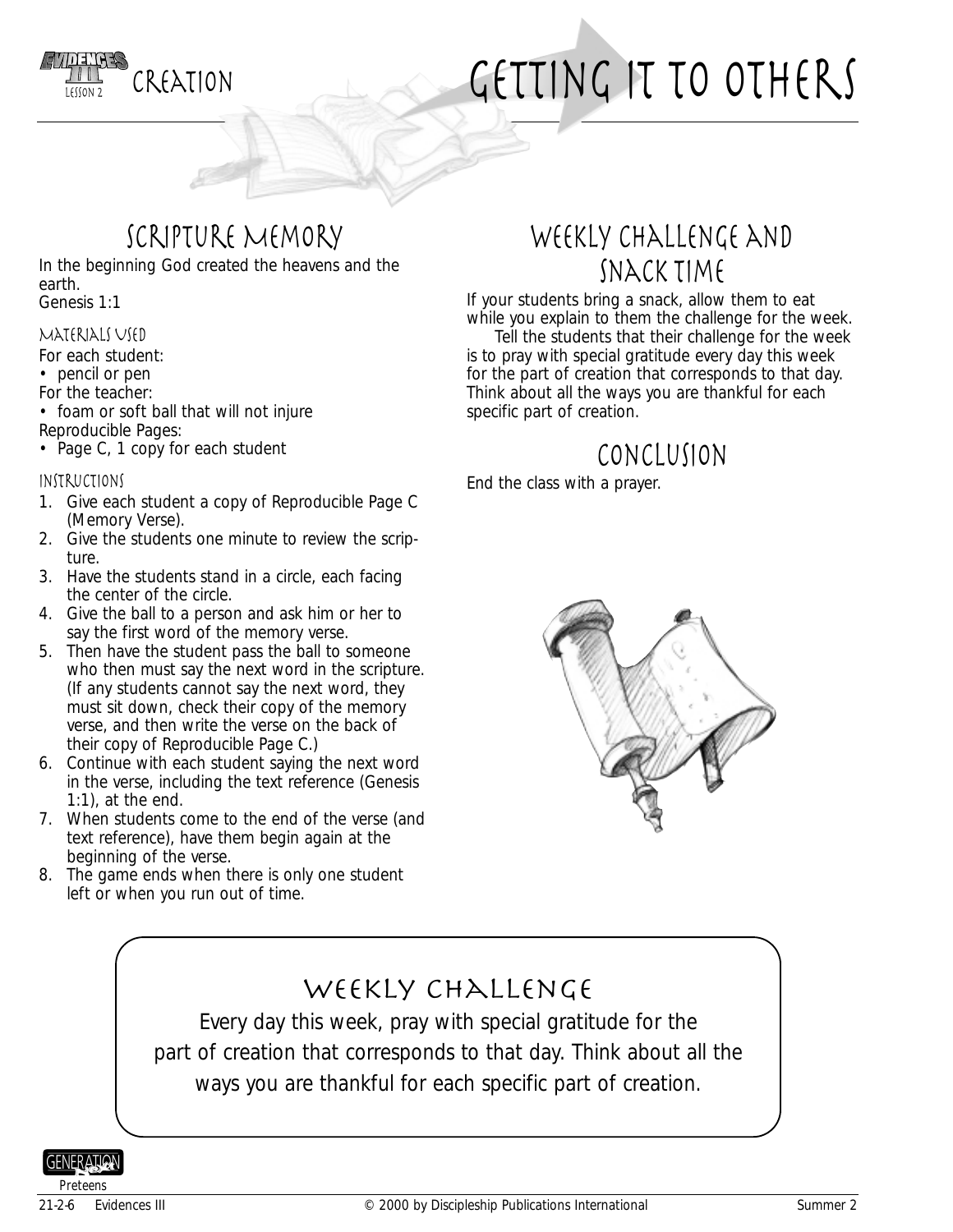# CREATION



## Lesson Text

Genesis 1:1-2:3; Psalm 19

## Lesson Objectives

- The students will identify each element of creation and the day on which it was created.
- The students will cite their own personal understanding of the creation account.
- The students will pray daily with special gratitude for a specific element of creation.

## Materials Needed

*For each student:* • pen or pencil *For the teacher:*

- extra Bibles
- markers/crayons
- scissors
- envelopes
- *Reproducible Pages:*
- Page D, 1 copy for each student
- Page E, 1 copy for every 2 students
- Page F, 1 copy for every 2 students
- Page G, 4 copies for the teacher

## Lesson Plan

*Getting Ready*

Faithful Instruction Teacher Focus Teacher Tips Preclass Activity: Word Search Starting Up Welcome and Singing Opening Prayer and Review Great News Sharing

*Getting into God's Word* 

Scripture Study Activity: Design of Nature

*Getting It to Others*

Scripture Memory: Genesis 1:1 Weekly Challenge and Snack Time Conclusion

## Scripture Memory Verse

In the beginning God created the heavens and the earth. Genesis 1:1

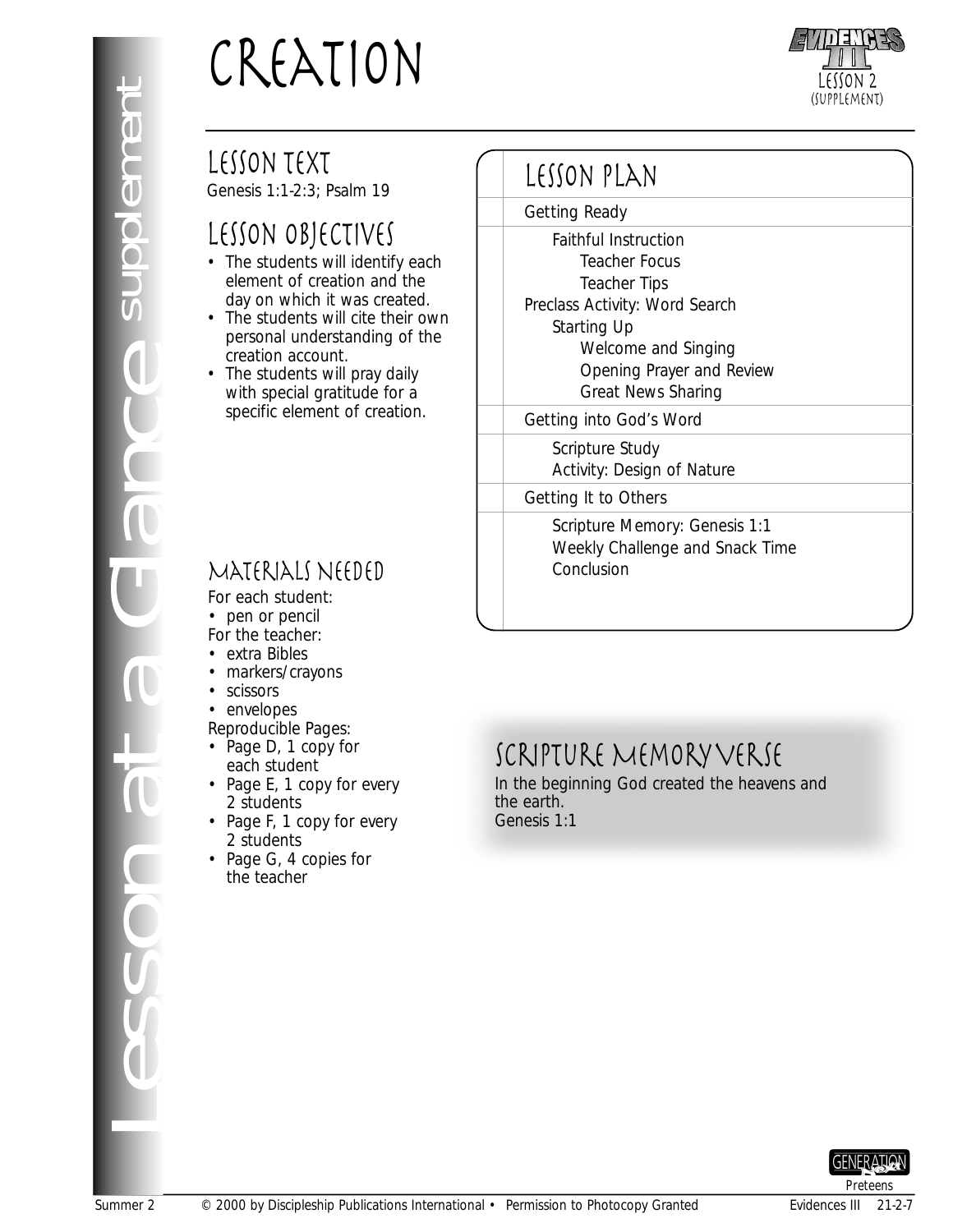

# CREATION GETTING READY

(supplement)

## Faithful Instruction

### Teacher Focus

As you read Genesis 1:1–2:3, can you imagine creation unfolding before you? What would it have been like to see God bring into existence each element of creation? Each element was created to perfectly coincide with the others, while bringing its own special qualities to the earth. Think about how complicated the universe is and how it is perfectly structured and orderly. Are you truly grateful for what God has created, and do you praise God daily for what he has done?

#### Teacher Tips

Do you see the power and majesty that exist in creation? Are you grateful daily for this place that God has created for us to live in and for everything he has given to enrich and bring beauty to our lives? Your goal is to help your students see the glory of the creation and to be personally thankful in a deep, heartfelt way. Be sure to constantly point out the incredible elements of God's creation and to show your preteens the gratitude you have for these in your own life.

## PRECLASS ACTIVITY

#### WORD SEARCH

The students will complete a word search that focuses on the elements of creation.

#### Materials Used

*For each student:*

- pen or pencil
- *Reproducible Pages:*
- Page D, 1 copy for each student

#### Instructions

- 1. Hand out a copy of Reproducible Page D (Word Search) and a pen or pencil to each of the students as they enter the class.
- 2. Allow students to get help from you if they cannot find a word. (See key below.)



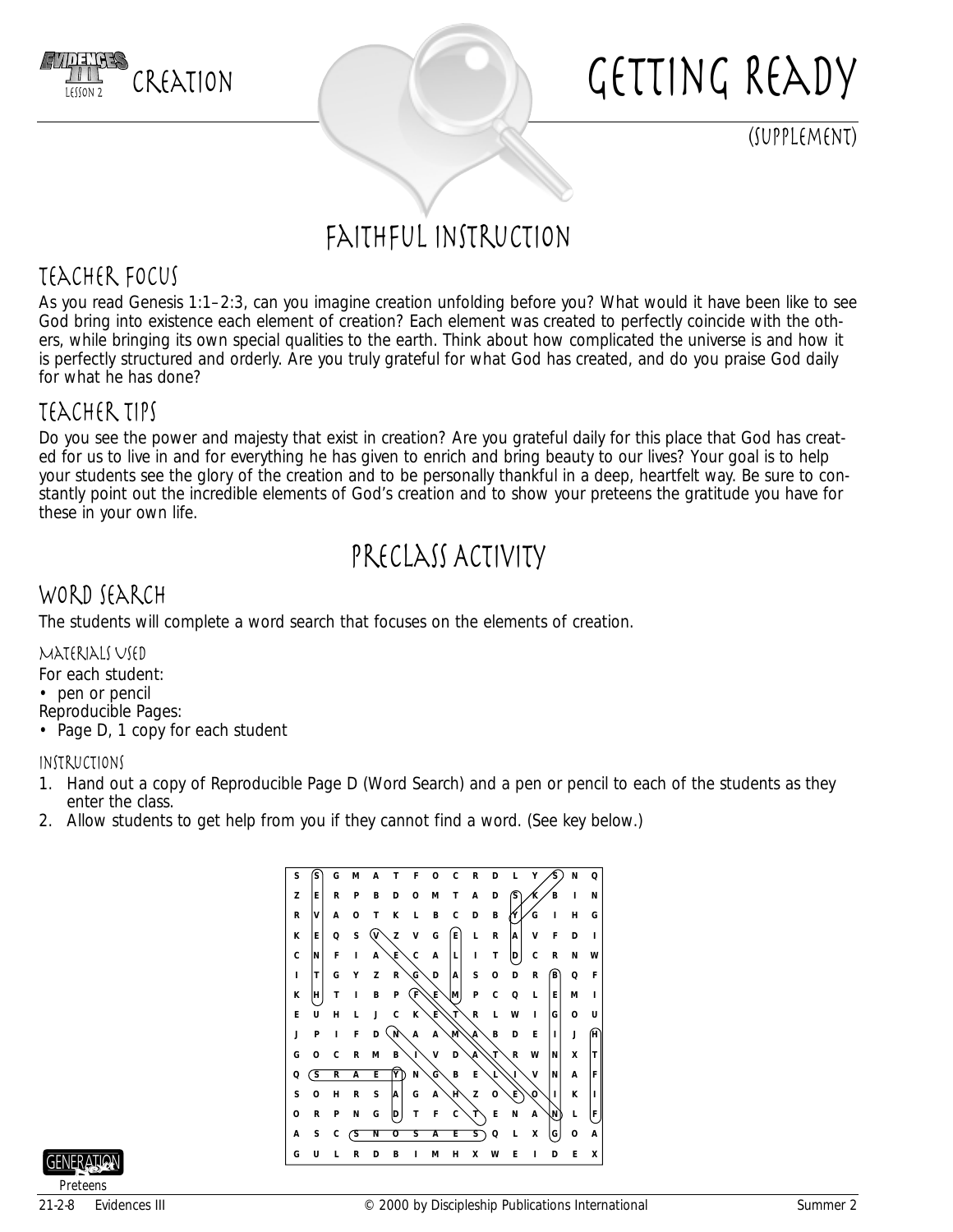

## STARTING UP

#### WELCOME AND SINGING

Call the students together in a circle. Welcome everyone by name, being sure to recognize anyone who is visiting. Let them know how glad you are to see them and how much you looked forward to being with them. Sing a few great songs.

#### Opening Prayer and Review

- Open with one of the students thanking God for creating the world and specifically for creating us!
- Have one student recite the memory verse for this lesson: Genesis 1:1.
- Have a student briefly review the previous lesson (Core Lesson).

#### Great News Sharing

Allow several minutes for the students to share great news about their lives. This could be about a family member who became a disciple, someone healed from an illness, someone studying the Bible, great grades, etc. Remind the students to be brief so that as many as possible can share.



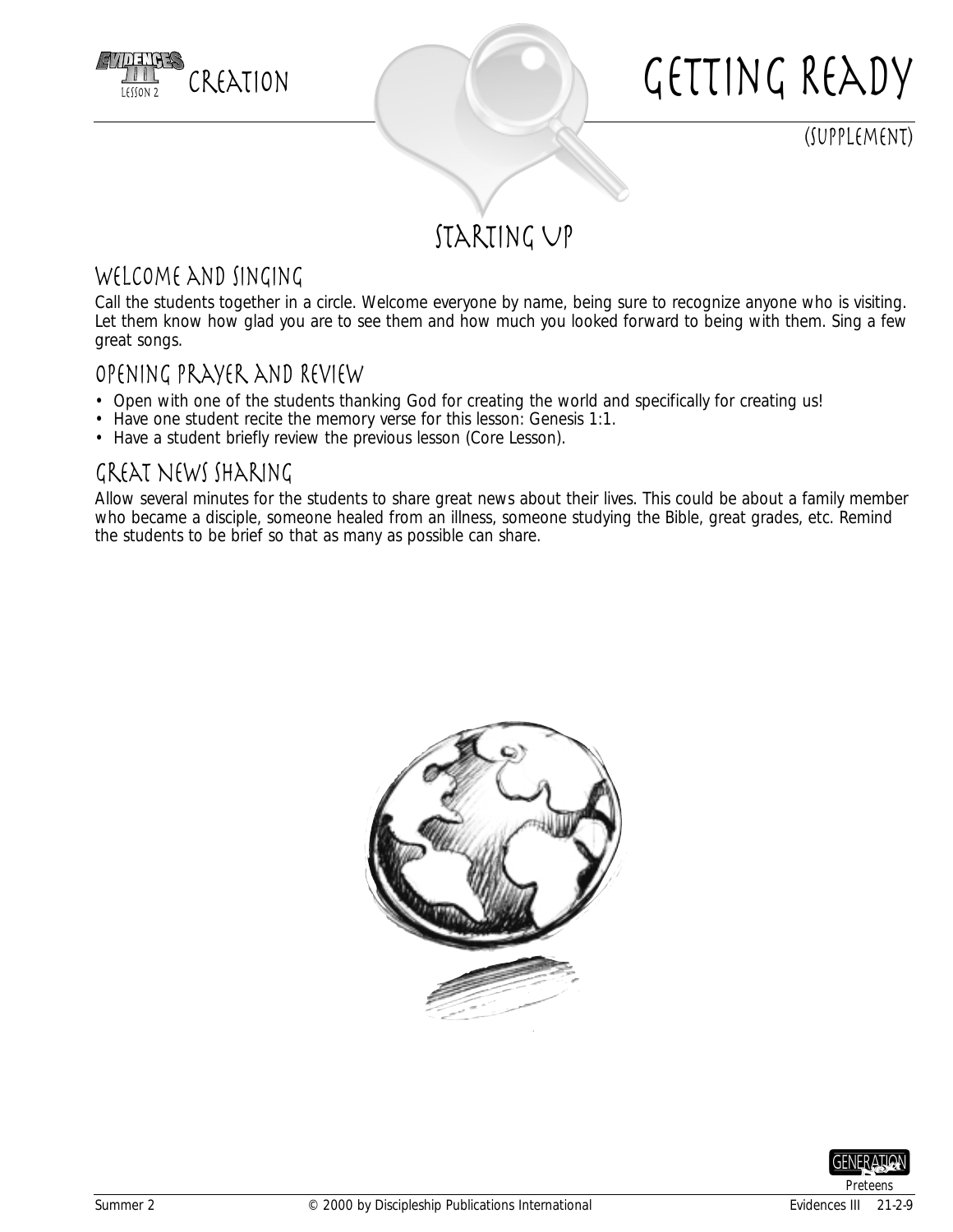# CREATION GETTING INTO GOD'S WORD

(supplement)

## SCRIPTURE STUDY

#### Materials Used

Lesson 2

**LUEUL** 

*For the teacher:*

• extra Bibles

In the last class the students read from Genesis 1:1–2:3. Ask for volunteers to tell the class what was created on each day of creation. (See chart below.)

- Day 1—light (day/night/evening/morning)
- Day 2—sky
- Day 3—land, seas, vegetation
- Day 4—sun, moon, stars
- Day 5—fish, birds
- Day 6—animals, man and woman
- Day 7—God rested/ceased his labors

Read aloud Psalm 19 to the class.

Tell the students: *The publishing house that produced this curriculum (DPI in Boston) has two departments who worked together to get it ready for us: the editorial department and the design department.*

- *Which part was the editorial department responsible for?* (the words)
- *Which part was the design department responsible for?* (the illustrations)
- *What part of God's message is from his "design department"?* (the world / his artistic creation)
- *When we read Psalm 19 and think of God's message to us, what part of his message is from his "editorial department"?* (the Bible / his word)
- *Point out verses in the psalm that let us know that his creation is a message to us about God and his power*. (vv1-6)
- *Point out the verses in the psalm that let us know that his word (the Bible for us) is a message to us about God and his power.* (vv7-11)
- *Which department is more important?* (neither, God uses both to communicate his message)
- *Do you think there are people who just look at God's designs (love to be in nature) and think that they are close to him? Why?* (Many people practically worship nature. They say, "When I am out in nature, I feel close to God. I don't need to go to church.")
- *What is wrong with saying that we don't need to go to church since we feel so close to God in nature?* (In God's word it makes it clear to us how to obey him and how to be close to him. Part of the way we do this is by being a member of his church and by being committed to the others in the church.)



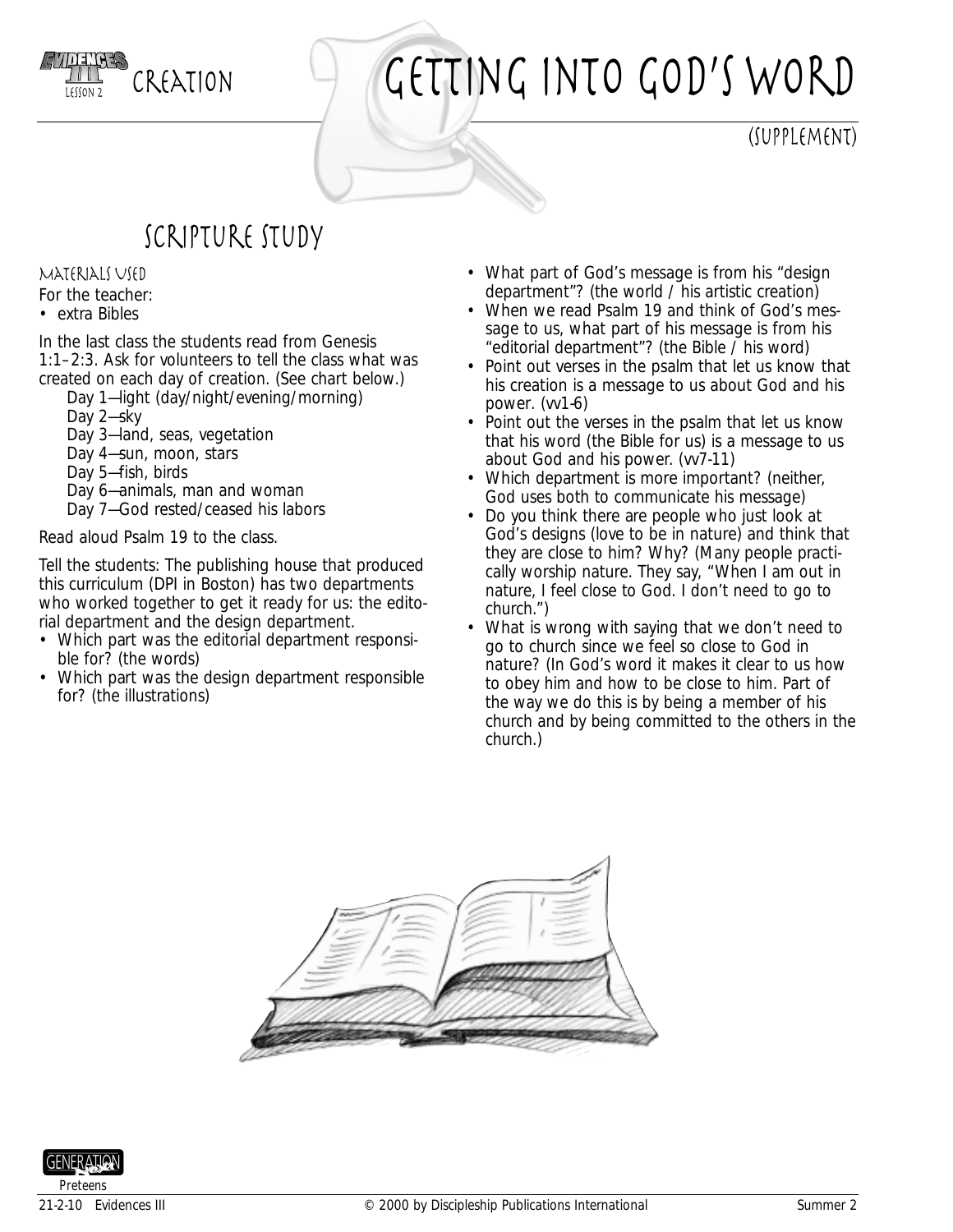

# CREATION  $GETING INTO GOD'S WORD$

(supplement)

## Activity

#### Design of Nature

The students will read about different examples of God's creative design in nature. Then they will illustrate these designs and share their illustrations with the rest of the class.

#### Materials Used

*For the teacher:*

#### • markers/crayons

*Reproducible Pages:*

- Page E, 1 copy for every 2 students
- Page F, 1 copy for every 2 students

#### Preparation

Cut the copies of Reproducible Pages E and F (Design of Nature) in half, making copies of the four design examples to give to the students in the four different groups.

#### Instructions

- 1. Divide the class into four equal groups.
- 2. Tell the students that they will focus upon God's design department by doing an activity that will help them to realize how very creative God is in his designing of nature.
- 3. Give each group their copies of one of the half-Reproducible Pages E or F (Design of Nature example  $#1, #2, #3$  or  $#4$ ).
- 4. Tell the groups:
	- *I am giving each group a description of something in God's design department (nature).*
	- *Someone in your group is to read the description aloud to the others.*
	- *Then talk with each other about how amazing God's designs in creation are.*
	- *On the backs of each of your sheets of paper, draw an illustration of your group's design of nature.*
	- *Choose one person from your group to report to the rest of the class what your design example is. Then everyone in your group will share their illustrations with the class.*
- 5. End the activity by reminding the students that our God is the creator, and his designs in nature tell us the message of his presence and his power.



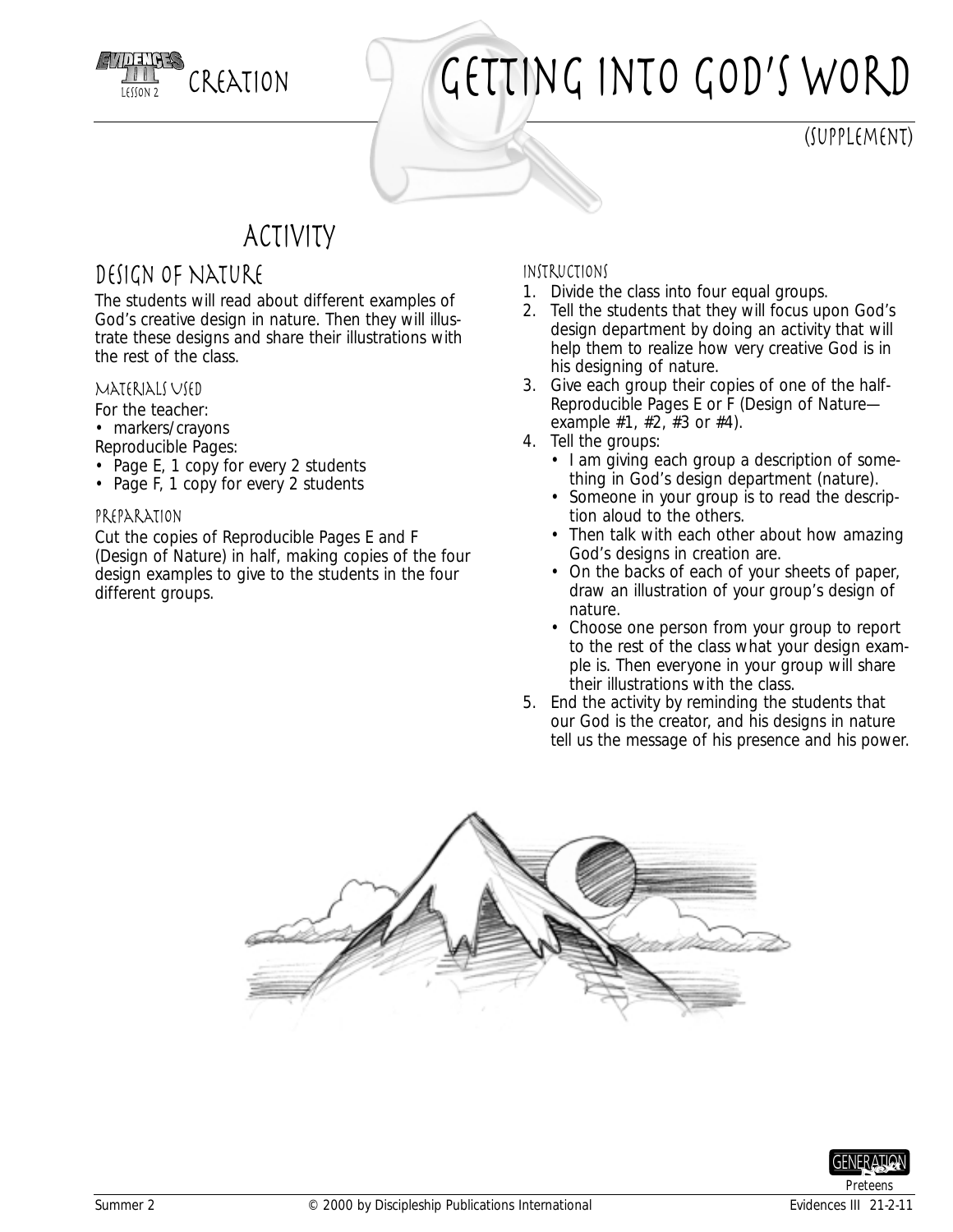

# CREATION GETTING IT TO OTHERS

(supplement)

## Scripture Memory

In the beginning God created the heavens and the earth. Genesis 1:1

#### Materials Used

*For the teacher:*

- scissors
- envelopes
- *Reproducible Pages:*
- Page G, 4 copies for the teacher

#### Preparation

- 1. Cut four copies of Reproducible Page G (Scripture Scramble) into puzzle pieces (blocks) for each team.
- 2. Place each set of puzzle pieces in an envelope.

#### INSTRUCTIONS

- 1. Instruct the students to stay in their four teams from the previous activity.
- 2. Give each team an envelope.
- 3. Tell them that they must unscramble each word in their minds and then place each word in its proper position to form the memory verse.
- 4. Give a clear signal to begin the race to assemble the scripture correctly.
- 5. The first team that correctly completes the scripture wins. Have a representative from that team read the scripture aloud.

## WEEKLY CHALLENGE AND Snack Time

If your students bring a snack, allow them to eat while you remind them of the challenge for the week. Remind the students that their challenge for the week is to pray with special gratitude every day this week for the part of creation that corresponds to that day. Think about all the ways you are thankful for each specific part of creation.

## Conclusion

End the lesson with a prayer.



## WEEKLY CHALLENGE

Every day this week, pray with special gratitude for the part of creation that corresponds to that day. Think about all the ways you are thankful for each specific part of creation.

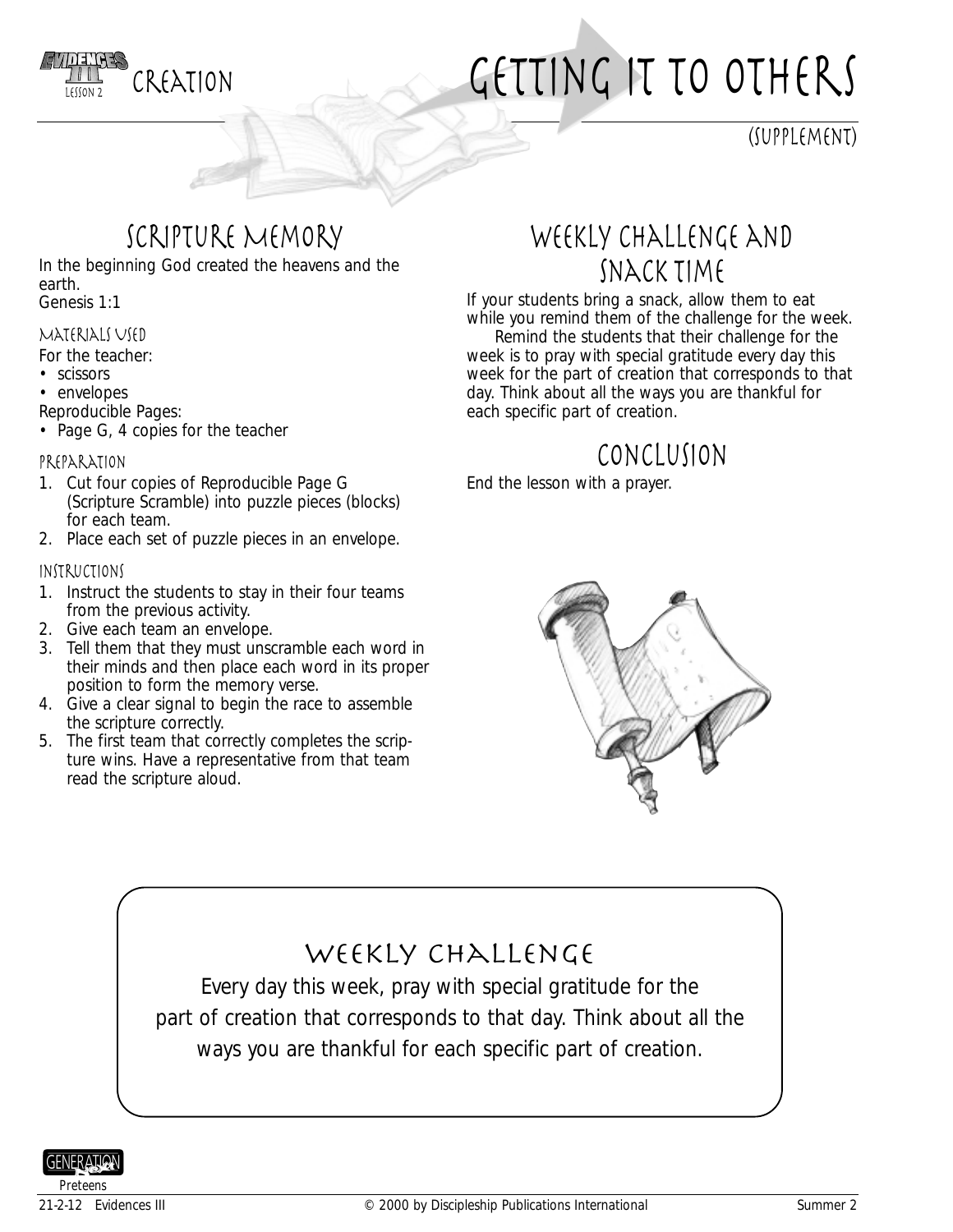**STEP SERVICE** 

Reproducible page A

## Creation Recall

|                               | Day left out was_              |                                             |  |  |  |  |  |  |  |
|-------------------------------|--------------------------------|---------------------------------------------|--|--|--|--|--|--|--|
| What was created<br>that day? | Therefore we would<br>not have | The results of not having<br>these would be |  |  |  |  |  |  |  |
|                               |                                |                                             |  |  |  |  |  |  |  |
|                               |                                |                                             |  |  |  |  |  |  |  |
|                               |                                |                                             |  |  |  |  |  |  |  |
|                               |                                |                                             |  |  |  |  |  |  |  |
|                               |                                |                                             |  |  |  |  |  |  |  |
|                               |                                |                                             |  |  |  |  |  |  |  |
|                               |                                |                                             |  |  |  |  |  |  |  |
|                               |                                |                                             |  |  |  |  |  |  |  |
|                               |                                |                                             |  |  |  |  |  |  |  |
|                               |                                |                                             |  |  |  |  |  |  |  |
|                               |                                |                                             |  |  |  |  |  |  |  |
|                               |                                |                                             |  |  |  |  |  |  |  |
|                               |                                |                                             |  |  |  |  |  |  |  |
|                               |                                |                                             |  |  |  |  |  |  |  |



Core/Getting into God's Word/6 copies for the teacher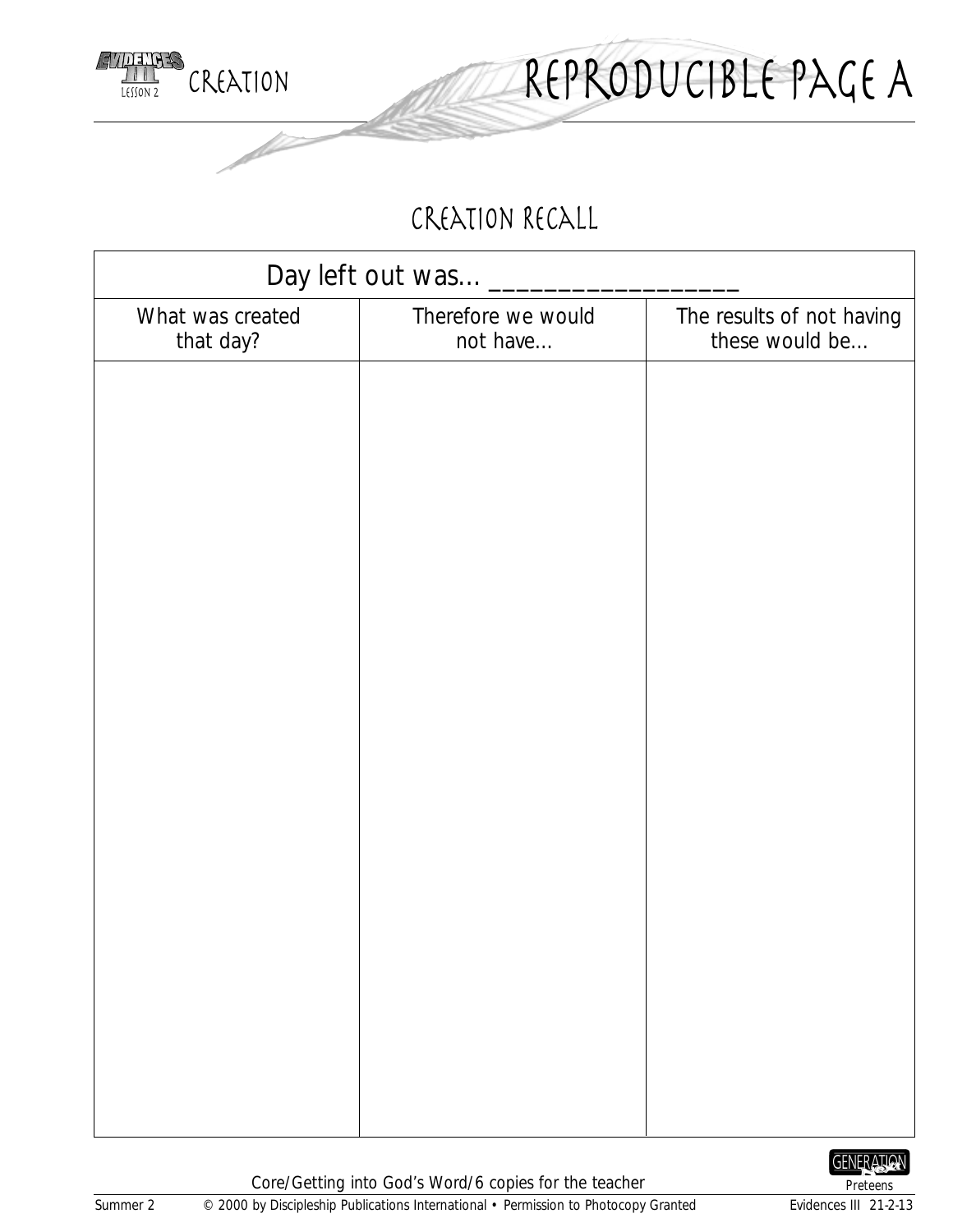

Reproducible page B

## A Day Off

Day 1: Genesis 1:3-5

Day 2: Genesis 1: 6-8

Day 3: Genesis 1: 9-13

Day 4: Genesis 1: 14-19

Day 5: Genesis 1: 20-23

Day 6: Genesis 1: 24-26



Core/Getting into God's Word/1 copy for the teacher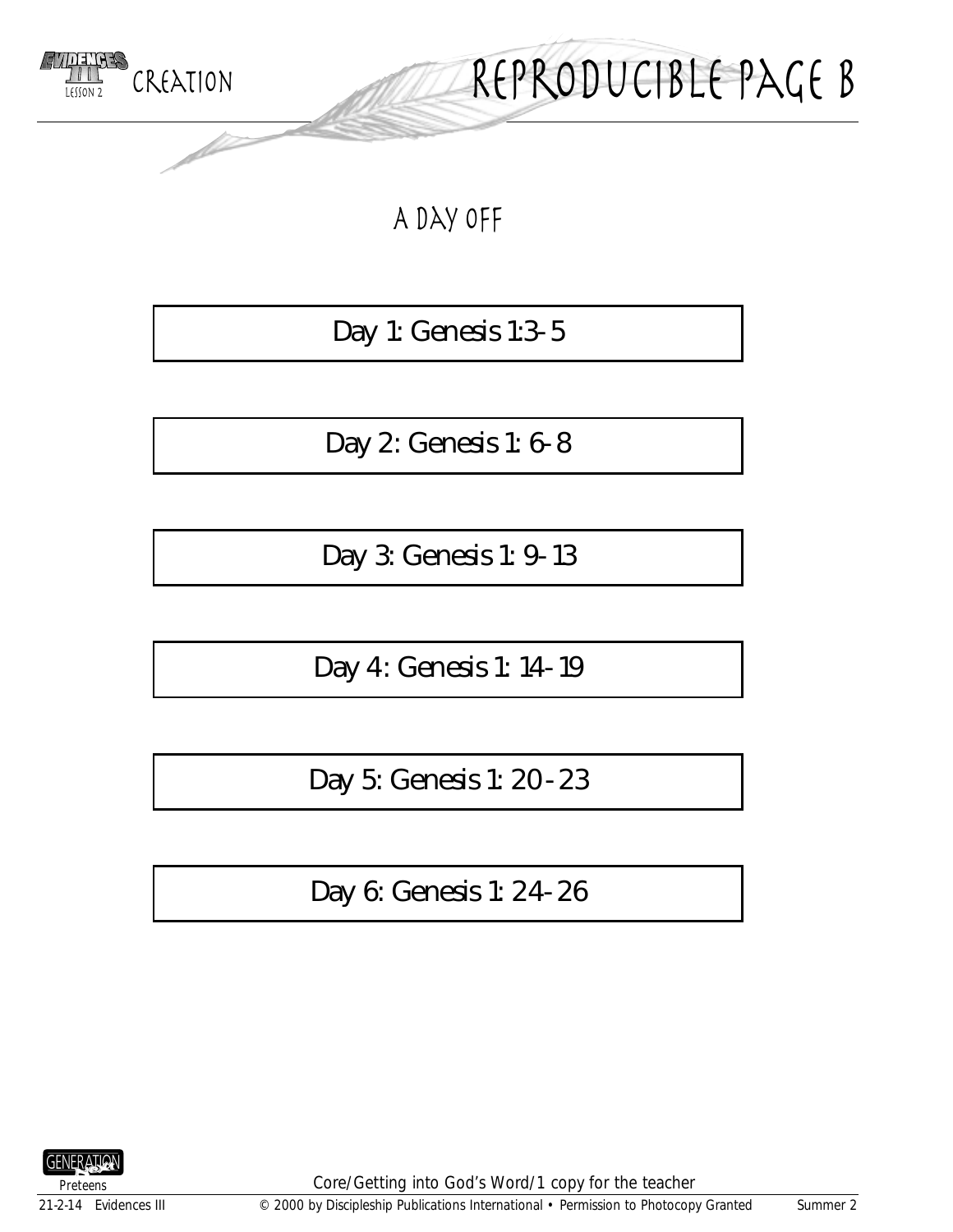

## Scripture Memory Verse

Genesis 1:1

# In the beginning God created the heavens and the earth.

## WEEKLY CHALLENGE

Every day this week, pray with special gratitude for the part of creation that corresponds to that day. Think about all the ways you are thankful for each specific part of creation.



Core/Getting It to Others/1 copy for each student

Summer 2 <sup>©</sup> 2000 by Discipleship Publications International • Permission to Photocopy Granted Evidences III 21-2-15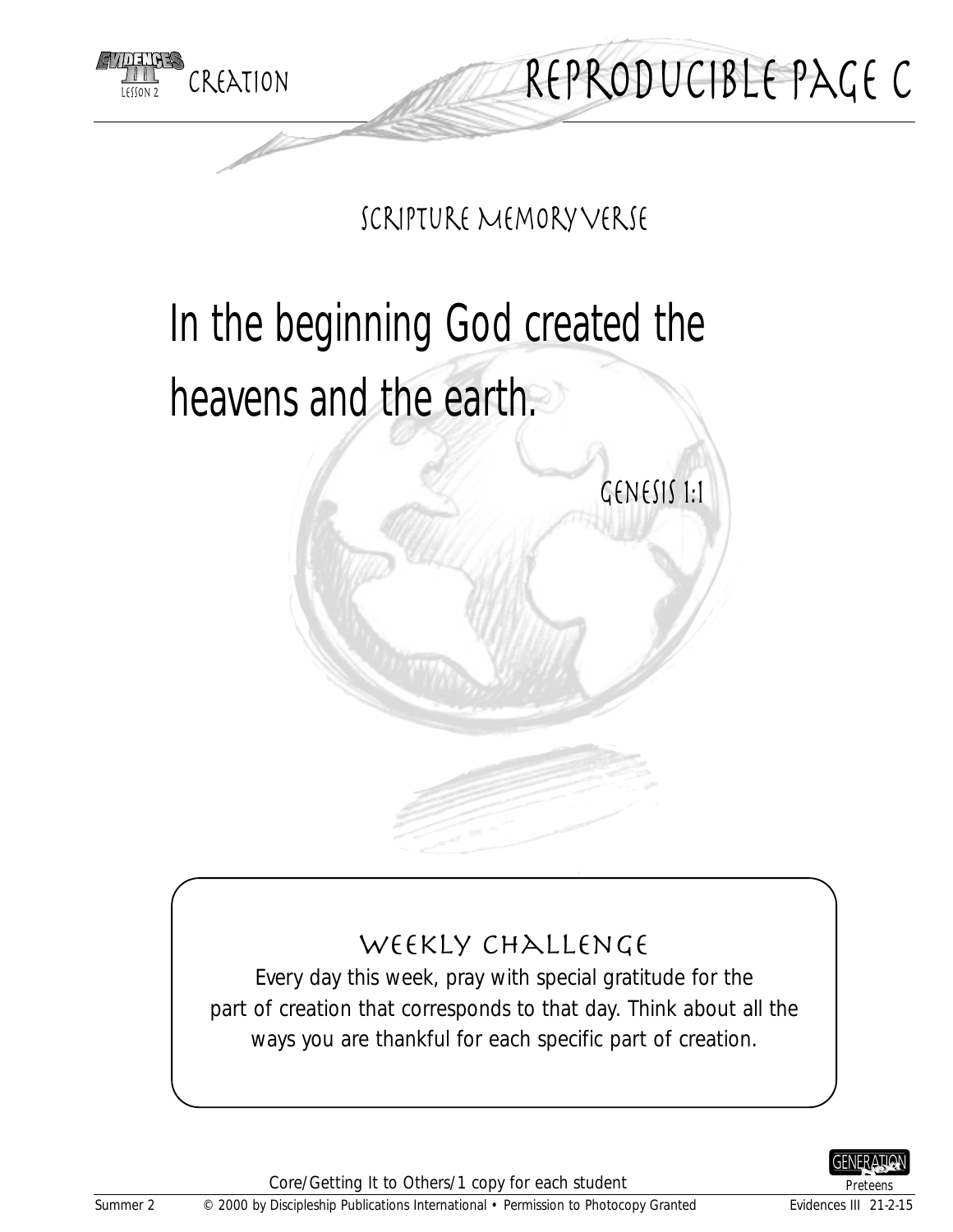This page intentionally left blank.

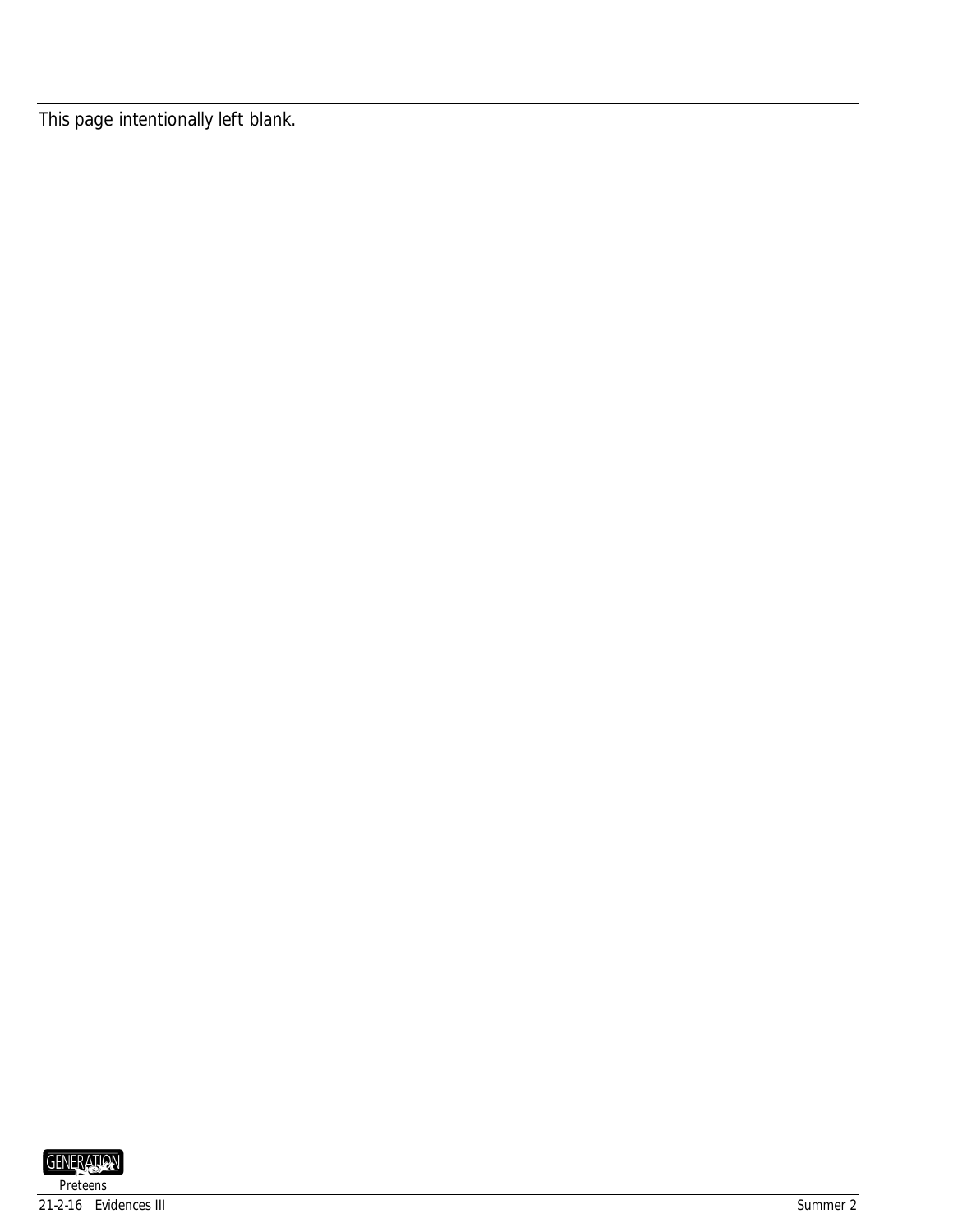

Directions: Using your Bibles, answer the questions below, filling in the blanks with the correct answer. Complete the word search below, using the answers you listed.

1. On the third day, what did God create? \_\_\_ \_\_\_ \_\_\_ \_\_\_ \_\_\_ \_\_\_ \_\_\_ \_\_\_ \_\_\_ \_\_\_

2. Birds and sea creatures were created on what day?  $\frac{1}{2}$   $\frac{1}{2}$   $\frac{1}{2}$   $\frac{1}{2}$   $\frac{1}{2}$   $\frac{1}{2}$ 

3. What did God create in his own image?  $\frac{1}{2}$   $\frac{1}{2}$   $\frac{1}{2}$  and  $\frac{1}{2}$   $\frac{1}{2}$   $\frac{1}{2}$   $\frac{1}{2}$   $\frac{1}{2}$   $\frac{1}{2}$ 

4. On the fourth day, God created lights in the expanse of the sky. They were to serve as signs to mark what?  $\overline{a}$  \_\_ \_\_\_ \_\_ \_\_ \_\_ \_\_ \_\_ and \_\_ \_\_ \_\_ \_\_ \_\_ \_\_

5. The earth was described as formless and empty in the  $\frac{1}{1}$   $\frac{1}{1}$   $\frac{1}{1}$   $\frac{1}{1}$   $\frac{1}{1}$   $\frac{1}{1}$   $\frac{1}{1}$   $\frac{1}{1}$   $\frac{1}{1}$   $\frac{1}{1}$ 

6. Which day did God bless and make holy (number)?  $\frac{1}{2}$   $\frac{1}{2}$   $\frac{1}{2}$   $\frac{1}{2}$   $\frac{1}{2}$   $\frac{1}{2}$   $\frac{1}{2}$   $\frac{1}{2}$   $\frac{1}{2}$ 

7. On the second day, God created the expanse. What was the expanse called? \_\_\_ \_\_ \_\_

8. When God created light, what did he separate?  $\frac{1}{2}$   $\frac{1}{2}$   $\frac{1}{2}$   $\frac{1}{2}$  and  $\frac{1}{2}$   $\frac{1}{2}$   $\frac{1}{2}$ 

| S            | ${\sf S}$   | G           | M            | A                  | Т           | F                        | $\mathbf O$ | C           | ${\sf R}$   | D           | L            | Υ            | S            | N            | Q            |
|--------------|-------------|-------------|--------------|--------------------|-------------|--------------------------|-------------|-------------|-------------|-------------|--------------|--------------|--------------|--------------|--------------|
| Z            | E           | R           | P            | B                  | D           | O                        | M           | T           | Α           | D           | ${\sf S}$    | K            | B            | $\mathbf{I}$ | N            |
| R            | V           | A           | $\mathsf O$  | Τ                  | K           | L                        | B           | $\mathsf C$ | D           | B           | Υ            | G            | $\mathbf I$  | Н            | G            |
| K            | E           | Q           | $\mathsf{S}$ | $\pmb{\mathsf{V}}$ | Z           | V                        | G           | E           | L           | ${\sf R}$   | Α            | V            | F            | D            | $\mathbf{I}$ |
| $\mathsf C$  | N           | F           | $\mathsf{I}$ | A                  | E           | $\mathsf C$              | A           | L           | $\mathbf I$ | T           | D            | $\mathsf C$  | ${\sf R}$    | N            | W            |
| $\mathbf{I}$ | Τ           | G           | Υ            | Z                  | R           | G                        | D           | Α           | $\mathsf S$ | $\mathbf O$ | D            | $\mathsf R$  | B            | Q            | F            |
| K            | H           | Τ           | $\mathbf I$  | $\sf{B}$           | P           | F                        | E           | M           | P           | $\mathsf C$ | Q            | L            | E            | M            | $\mathbf{I}$ |
| E            | U           | Н           | L            | $\mathsf J$        | $\mathsf C$ | K                        | E           | T           | $\mathsf R$ | L           | W            | $\mathsf{I}$ | G            | O            | U            |
| J            | P           | I           | F            | D                  | N           | Α                        | A           | M           | Α           | B           | D            | E            | I            | J            | H            |
| G            | O           | $\mathsf C$ | R            | M                  | B           | $\overline{\phantom{a}}$ | V           | D           | Α           | T           | $\mathsf R$  | W            | N            | X            | T            |
| Q            | $\mathsf S$ | R           | A            | E                  | Υ           | ${\sf N}$                | G           | B           | E           | L           | $\mathsf{I}$ | V            | N            | A            | F            |
| $\mathsf S$  | O           | Н           | R            | $\mathsf S$        | A           | G                        | A           | Н           | Z           | $\mathbf O$ | E            | $\mathbf O$  | $\mathbf{I}$ | K            | $\mathbf I$  |
| O            | ${\sf R}$   | P           | ${\sf N}$    | G                  | D           | T                        | F           | $\mathsf C$ | T           | E           | N            | A            | N            | L            | F            |
| A            | $\mathsf S$ | $\mathsf C$ | $\mathsf S$  | $\mathsf{N}$       | O           | $\mathsf S$              | A           | E           | $\mathsf S$ | $\mathbf O$ | L            | Χ            | G            | O            | A            |
| G            | U           | L           | ${\sf R}$    | D                  | B           | I                        | M           | H           | X           | W           | E            | $\mathbf I$  | D            | E            | Χ            |

Supplement/Getting Ready/1 copy for each student

Summer 2 <sup>©</sup> 2000 by Discipleship Publications International • Permission to Photocopy Granted Evidences III 21-2-17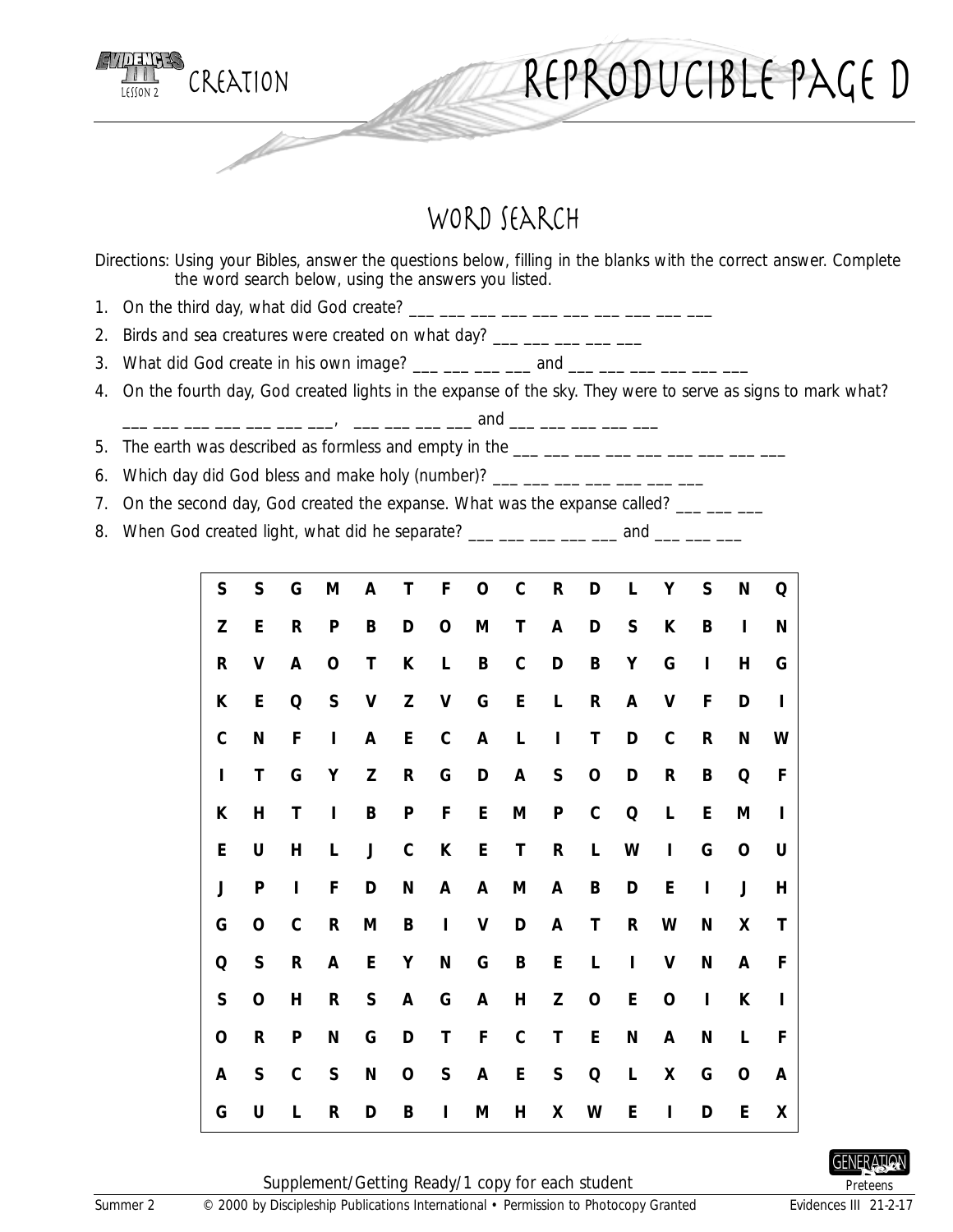

## Design of Nature

Example #1 of God's Design in Nature

### OYSTER

Oysters are a kind of mollusk or shellfish found in saltwater. Mollusks are creatures that God designed to have their skeletons on the outside of their bodies! This body armor is made of the same material as blackboard chalk, but it is very strong. It is continually renewed, just like your skin, and provides great protection from predators. The insides of the oysters are very soft and easily irritated by the sharp-edged sand that is naturally found in their habitat. God did not design oysters with hands to clean the sand out of their shells. Instead, he gave the oyster a special way of making the sand less irritating. The oyster makes a smooth coat for the grain of sand, covering it with the same material it uses to make its own shell. God designed the oyster to take something irritating and turn it into something beautiful: a pearl.

## Design of Nature

#### Example #2 of God's Design in Nature

#### Polar Bear

The polar bear has up to 4 inches of blubber to help it keep afloat. Its skin is black. Its white fur provides camouflage and deflects the warmth of the sun to the skin. It has small ears to help reduce heat loss. Its feet are furry to give traction on the ice and webbed to enable it to swim well (can swim more than 43 miles in a day).



Supplement/Getting into God's Word/1 copy for every 2 students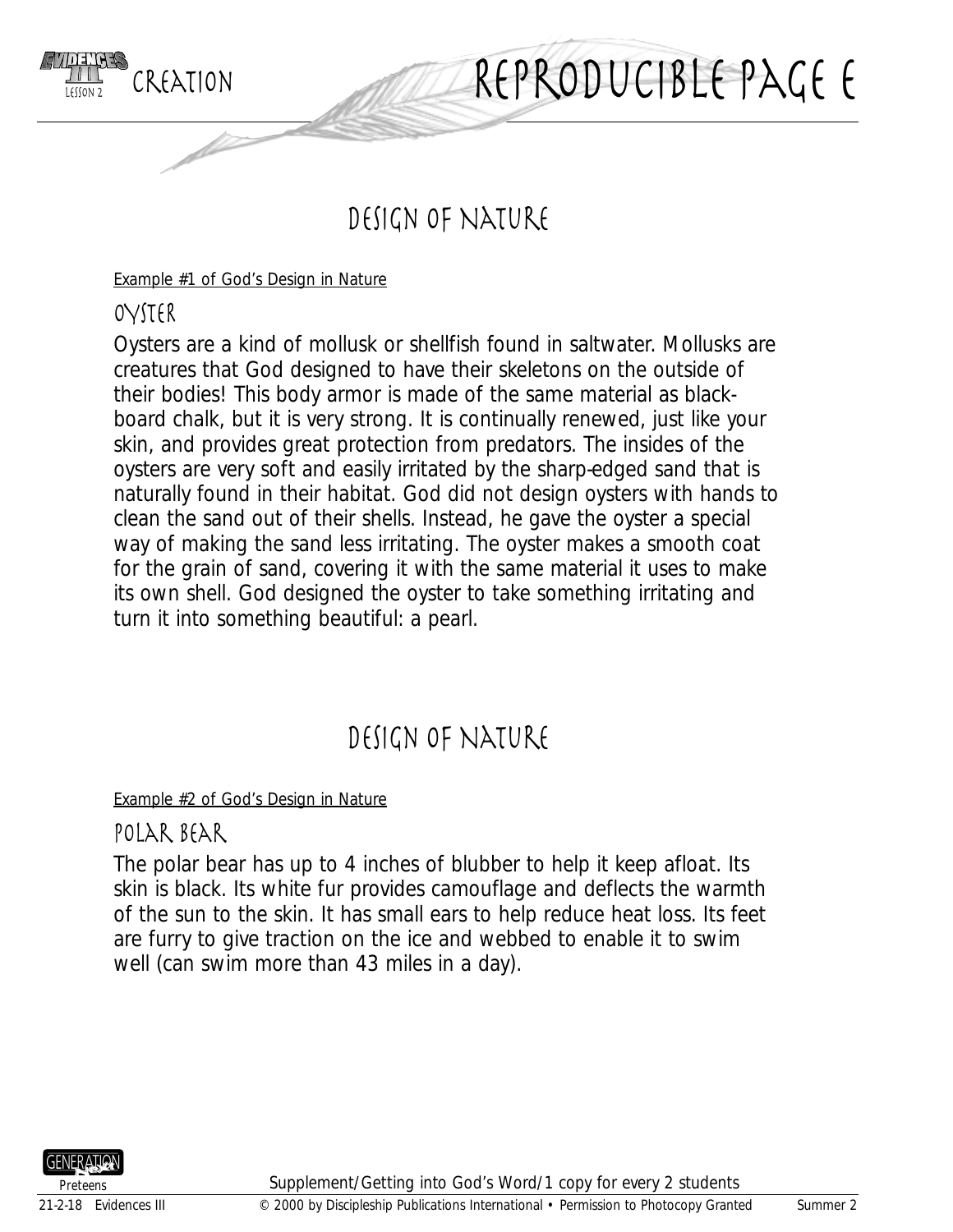

## Reproducible page F

## Design of Nature

Example #3 of God's Design in Nature

Sooty Tern

This bird is unique because it remains in the air for 3 to 10 years! Believe it or not, it never comes in for a landing until it is ready to breed young. That means that it eats, drinks and even sleeps in the air. Can you imagine that?

## Design of Nature

Example #4 of God's Design in Nature

Hercules Beetle

This particular beetle is 7 inches long. The male has long horns. The amazing thing about this beetle is that it can lift a 5-pound weight. That is the equivalent of a person lifting a fully loaded dump truck!



Supplement/Getting into God's Word/1 copy for every 2 students